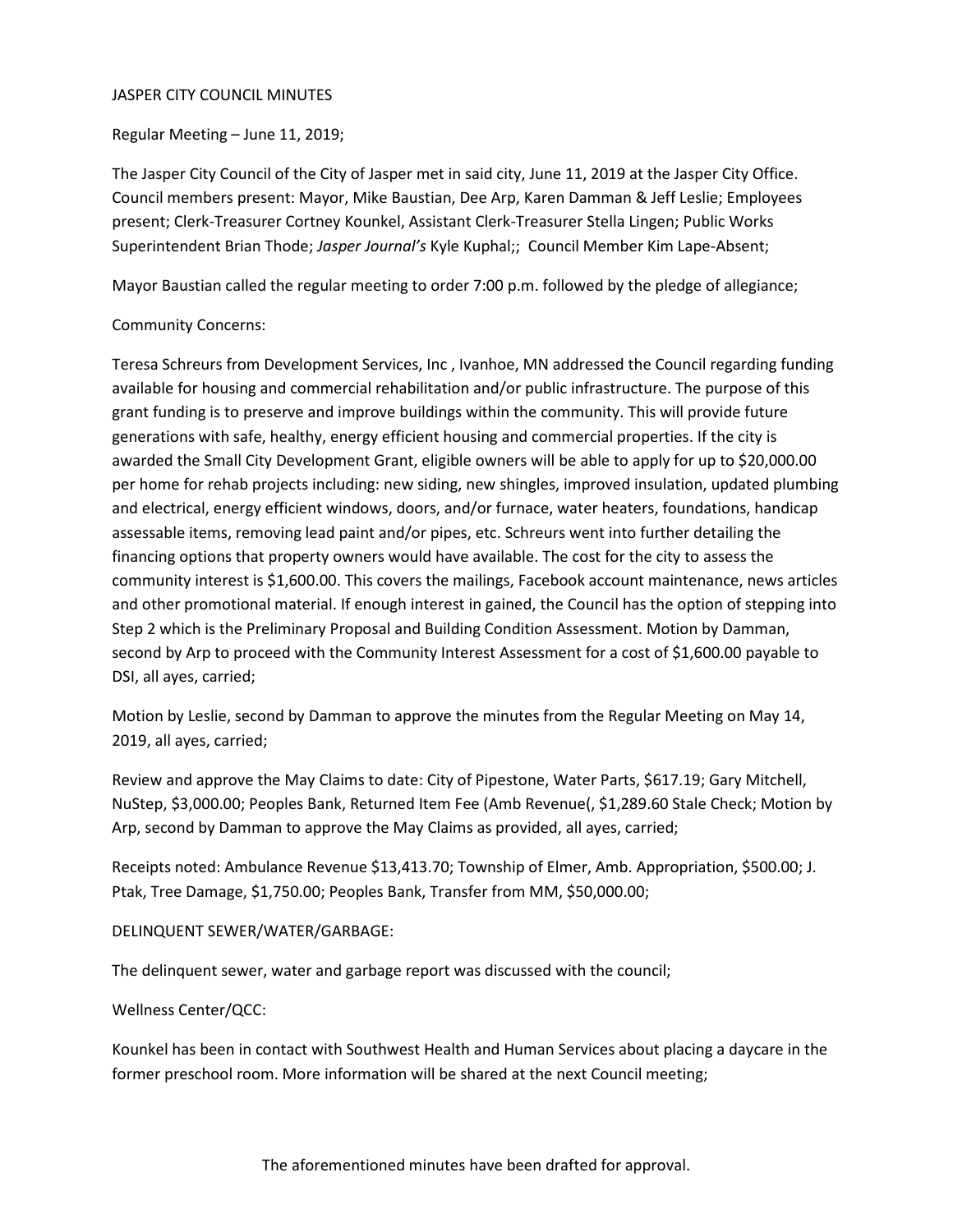Reggie Gorter, AMP representative, has requested the preschool room as well. Kounkel informed Gorter that the City was previously approached about putting a daycare in the area. If the daycare does not pan out, the Council will visit with Gorter about her request;

Memberships are going down due to the summer months. Once school resumes, memberships will be back up;

The NuStep has been a GREAT asset to the Wellness Center;

# NEW BUSINESS:

Motion by Arp, second by Damman to deem Parcel # 17-600-0730 a public nuisance, all ayes, carried;

Motion by Arp, second by Damman to deem Parcel # 17-600-0900 a public nuisance, all ayes, carried;

The Jasper Sunrise Village Emergency Plan was presented to the Council as an informational piece;

# OLD BUSINESS:

The Council revisited the Sidewalk Replacement Program due to a request from a concerned citizen regarding payment to contractors or the homeowners. Motion by Leslie, second by Damman to approve the labor cost for homeowners if they are able to complete the project on their own, all ayes, carried;

A copy of Reclaim Community's Insurance for Bauman Hall was presented to the Council. Insurance Certificate will be kept on file at the City Office;

### PUBLIC WORKS REPORT:

No land use permits were issued during the month of May;

Thode has been in contact with LG Everist regarding the road leading from the County Road to the Quarry Access Lane that is in dire need of repair. The Quarry had driven an excavator and stone crusher on the road during wet conditions. Thode will be meeting with a LG Everist owner on Tuesday, June 18 at 1:00 p.m. to discuss cost sharing to repair the road. Mayor Baustian will also be in attendance. Thode mentioned that the road from Houg's Service Station to the corner of Burr Avenue was redone years ago. About 3'-4' down was excavated from road. Oversized rock and gravel was then placed with asphalt covering it. Since the reconstruction of the street, there have been no issues. The Quarry does have access to the material needed for the reconstruction. Ideally, this would be a 10 ton road to avoid further damage. LG Everist has mentioned other plans of installing a private access road out of city limits;

The Public Works Pickup was again discussed. Herman Motor out of Luverne, MN gave the City a bid of \$29,998.00 for a 2019 Ford Pickup. This was the cheapest bid received. Motion by Leslie, second by Arp to purchase the pickup from Herman Motor for \$29,998.00, Damman abstained, carried;

The lawnmower currently used by the City will be leased to Jasper Sunrise Village. The City will need to replace this mower. Thode obtained pricing on 2 separate mowers. Motion by Leslie, second by Damman to purchase the 727;